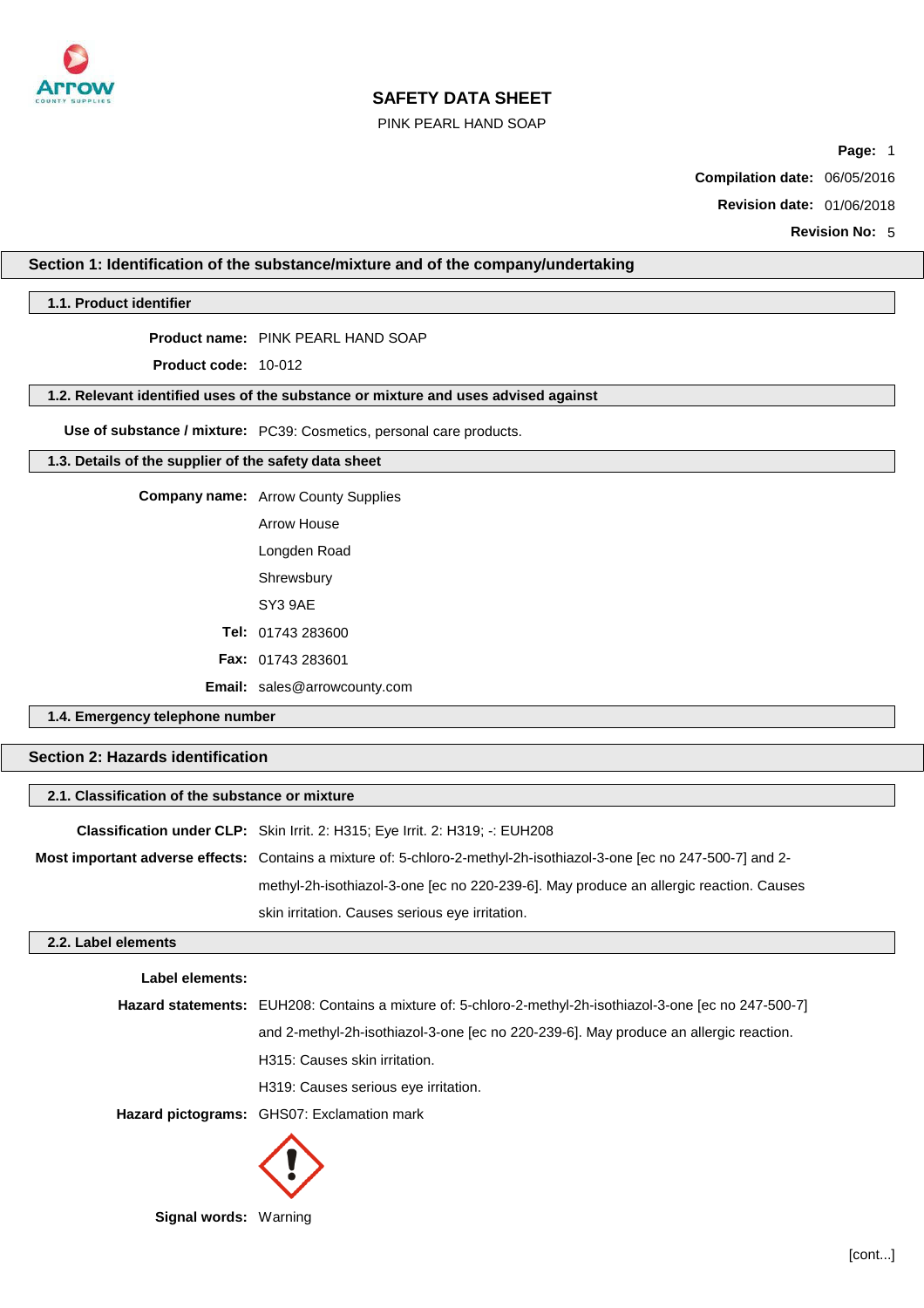### PINK PEARL HAND SOAP

**Page:** 2

**Precautionary statements:** P264: Wash hands thoroughly after handling. P280: Wear protective gloves/protective clothing/eye protection/face protection. P302+P352: IF ON SKIN: Wash with plenty of water. P305+P351+P338: IF IN EYES: Rinse cautiously with water for several minutes. Remove contact lenses, if present and easy to do. Continue rinsing. P321: Specific treatment (see instructions on this label) P362+P364: Take off contaminated clothing and wash it before reuse.

# **2.3. Other hazards**

**PBT:** This product is not identified as a PBT/vPvB substance.

### **Section 3: Composition/information on ingredients**

# **3.2. Mixtures**

### **Hazardous ingredients:**

## SODIUM LAURETH SULFATE

| <b>EINECS</b> | CAS        | PBT / WEL | <b>CLP Classification</b>                                         | Percent |
|---------------|------------|-----------|-------------------------------------------------------------------|---------|
| 500-234-8!    | 68891-38-3 |           | Aquatic Chronic 3: H412; Eye Dam. 1:<br>H318; Skin Irrit. 2: H315 | 1-10%   |
| OMMDF DFA     |            |           |                                                                   |         |

#### COCAMIDE DEA

| 931-329-6 |  | Skin Irrit. 2: H315; Eye Dam. 1: H318; | $1 - 10%$ |
|-----------|--|----------------------------------------|-----------|
|           |  | Aquatic Chronic 2: H411                |           |

### **Section 4: First aid measures**

## **4.1. Description of first aid measures**

**Skin contact:** Wash immediately with plenty of soap and water.

**Eye contact:** Bathe the eye with running water for 15 minutes. Transfer to hospital for specialist examination.

**Ingestion:** Wash out mouth with water.

**Inhalation:** Not applicable.

### **4.2. Most important symptoms and effects, both acute and delayed**

**Skin contact:** There may be irritation and redness at the site of contact.

**Eye contact:** There may be pain and redness. The eyes may water profusely. There may be severe pain. The vision may become blurred. May cause permanent damage.

**Ingestion:** There may be soreness and redness of the mouth and throat. Nausea and stomach pain may occur.

**Inhalation:** There may be irritation of the throat with a feeling of tightness in the chest.

**Delayed / immediate effects:** Immediate effects can be expected after short-term exposure.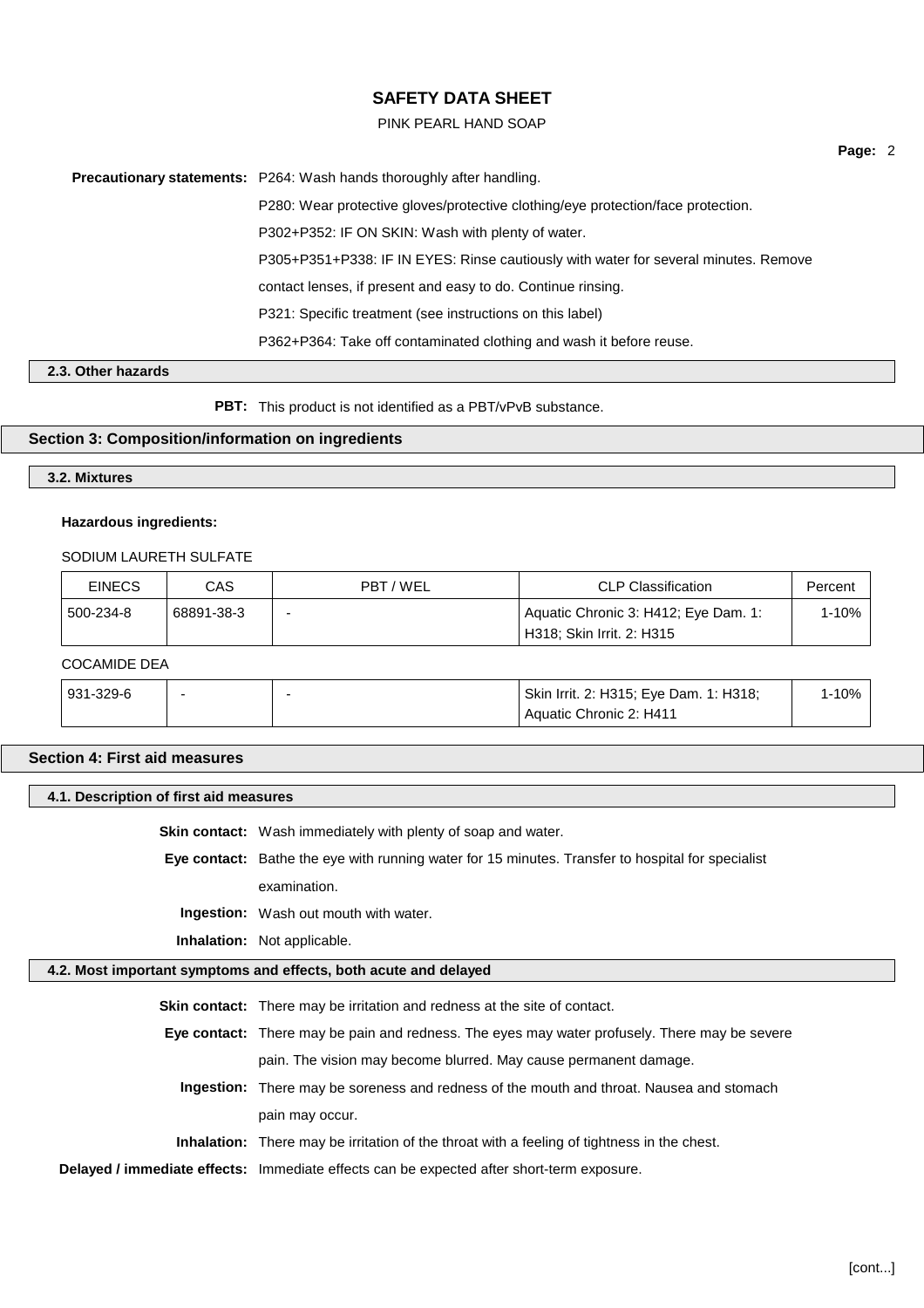### PINK PEARL HAND SOAP

## **4.3. Indication of any immediate medical attention and special treatment needed**

**Immediate / special treatment:** Eye bathing equipment should be available on the premises.

## **Section 5: Fire-fighting measures**

#### **5.1. Extinguishing media**

**Extinguishing media:** Suitable extinguishing media for the surrounding fire should be used. Use water spray

to cool containers.

#### **5.2. Special hazards arising from the substance or mixture**

**Exposure hazards:** In combustion emits toxic fumes.

### **5.3. Advice for fire-fighters**

**Advice for fire-fighters:** Wear self-contained breathing apparatus. Wear protective clothing to prevent contact with skin and eyes.

# **Section 6: Accidental release measures**

#### **6.1. Personal precautions, protective equipment and emergency procedures**

**Personal precautions:** Mark out the contaminated area with signs and prevent access to unauthorised

personnel. Do not attempt to take action without suitable protective clothing - see section

8 of SDS. Turn leaking containers leak-side up to prevent the escape of liquid.

#### **6.2. Environmental precautions**

**Environmental precautions:** Do not discharge into drains or rivers. Contain the spillage using bunding.

### **6.3. Methods and material for containment and cleaning up**

**Clean-up procedures:** Absorb into dry earth or sand. Transfer to a closable, labelled salvage container for

disposal by an appropriate method.

**6.4. Reference to other sections**

**Reference to other sections:** Refer to section 8 of SDS.

## **Section 7: Handling and storage**

#### **7.1. Precautions for safe handling**

**Handling requirements:** Avoid direct contact with the substance. Ensure there is sufficient ventilation of the area.

Avoid the formation or spread of mists in the air.

### **7.2. Conditions for safe storage, including any incompatibilities**

**Storage conditions:** Store in a cool, well ventilated area. Keep container tightly closed.

### **7.3. Specific end use(s)**

**Specific end use(s):** No data available.

## **Section 8: Exposure controls/personal protection**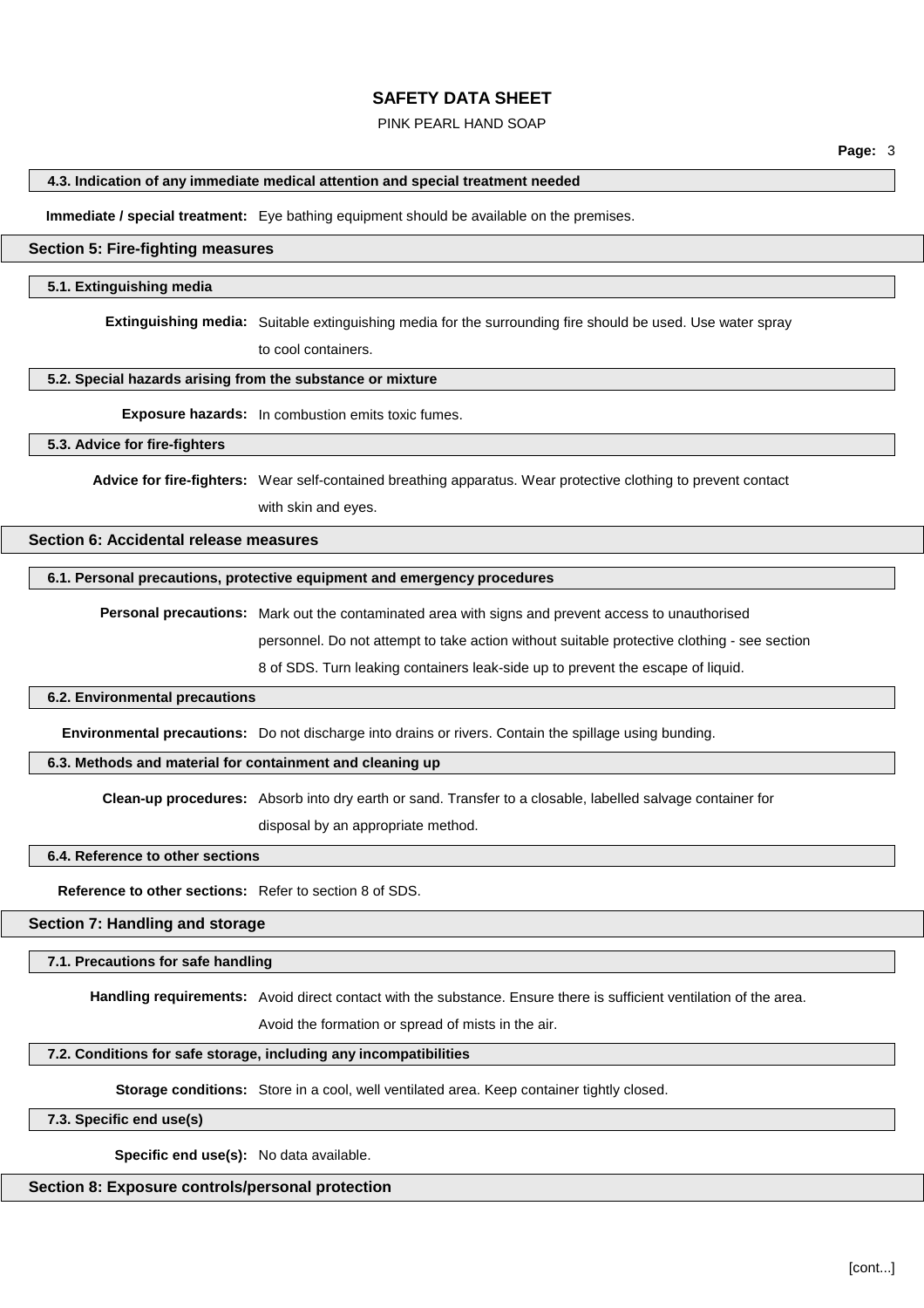#### PINK PEARL HAND SOAP

**Page:** 4

#### **8.1. Control parameters**

**Workplace exposure limits:** No data available.

# **DNEL/PNEC Values**

**DNEL / PNEC** No data available.

#### **8.2. Exposure controls**

**Engineering measures:** Ensure there is sufficient ventilation of the area. **Respiratory protection:** Not required for normal conditions of use. **Hand protection:** Not required for normal conditions of use. **Eye protection:** Not required for normal conditions of use.

**Skin protection:** Not required for normal conditions of use.

# **Section 9: Physical and chemical properties**

#### **9.1. Information on basic physical and chemical properties**

**State:** Liquid **Colour:** Pink **Odour:** Floral odour **Oxidising:** Non-oxidising (by EC criteria) **Solubility in water:** Soluble **Viscosity:** Viscous **Flash point°C:** >70 **pH:** 6.5-7.5

### **9.2. Other information**

**Other information:** No data available.

## **Section 10: Stability and reactivity**

#### **10.1. Reactivity**

**Reactivity:** Stable under recommended transport or storage conditions.

### **10.2. Chemical stability**

**Chemical stability:** Stable under normal conditions.

### **10.3. Possibility of hazardous reactions**

**Hazardous reactions:** Hazardous reactions will not occur under normal transport or storage conditions.

Decomposition may occur on exposure to conditions or materials listed below.

### **10.4. Conditions to avoid**

### **Conditions to avoid:** Heat.

**10.5. Incompatible materials**

**Materials to avoid:** Strong oxidising agents. Strong acids.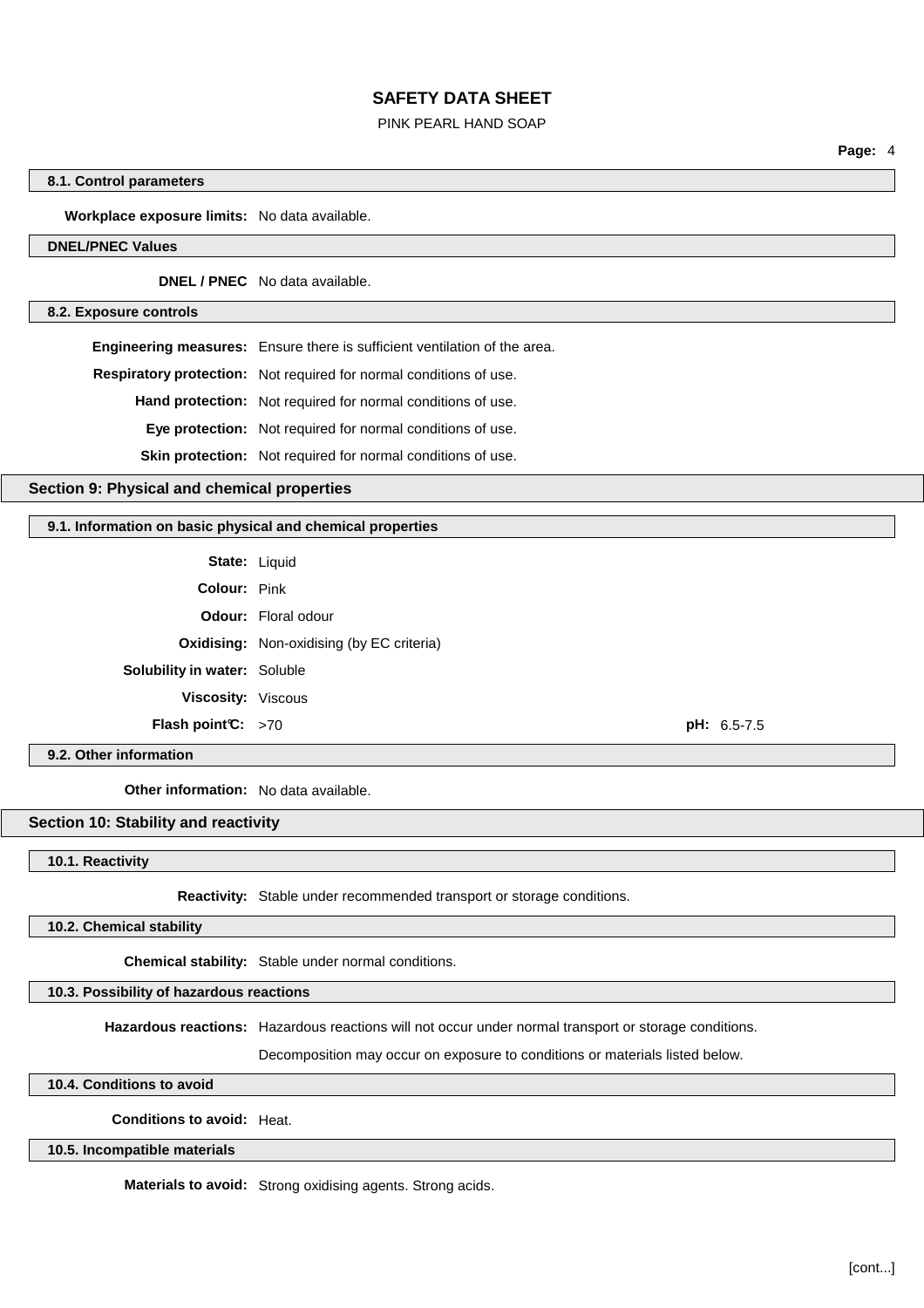#### PINK PEARL HAND SOAP

**Page:** 5

### **10.6. Hazardous decomposition products**

**Haz. decomp. products:** In combustion emits toxic fumes.

### **Section 11: Toxicological information**

### **11.1. Information on toxicological effects**

### **Relevant hazards for product:**

| Hazard                        | Route | Basis                   |
|-------------------------------|-------|-------------------------|
| Skin corrosion/irritation     | DRM   | ' Hazardous: calculated |
| Serious eye damage/irritation | OPT   | Hazardous: calculated   |

**Symptoms / routes of exposure**

**Skin contact:** There may be irritation and redness at the site of contact.

**Eye contact:** There may be pain and redness. The eyes may water profusely. There may be severe pain. The vision may become blurred. May cause permanent damage.

**Ingestion:** There may be soreness and redness of the mouth and throat. Nausea and stomach pain may occur.

**Inhalation:** There may be irritation of the throat with a feeling of tightness in the chest.

**Delayed / immediate effects:** Immediate effects can be expected after short-term exposure.

### **Section 12: Ecological information**

**12.1. Toxicity**

**Ecotoxicity values:** No data available.

# **12.2. Persistence and degradability**

**Persistence and degradability:** Biodegradable.

**12.3. Bioaccumulative potential**

**Bioaccumulative potential:** No bioaccumulation potential.

**12.4. Mobility in soil**

**Mobility:** Readily absorbed into soil.

# **12.5. Results of PBT and vPvB assessment**

**PBT identification:** This product is not identified as a PBT/vPvB substance.

**12.6. Other adverse effects**

**Other adverse effects:** Negligible ecotoxicity.

## **Section 13: Disposal considerations**

**13.1. Waste treatment methods**

**Disposal operations:** Transfer to a suitable container and arrange for collection by specialised disposal